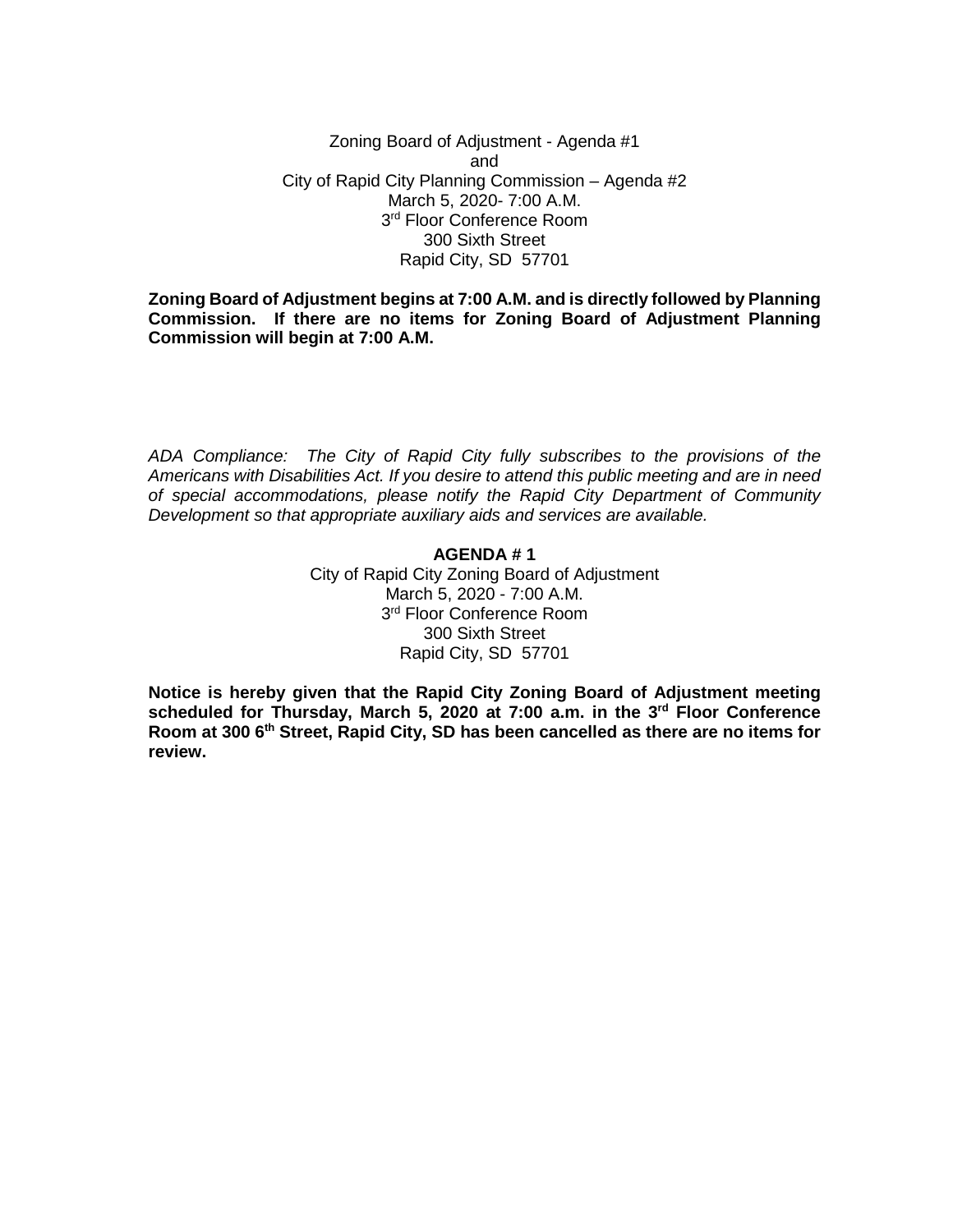*ADA Compliance: The City of Rapid City fully subscribes to the provisions of the Americans with Disabilities Act. If you desire to attend this public meeting and are in need of special accommodations, please notify the Rapid City Department of Community Development so that appropriate auxiliary aids and services are available.*

> **AGENDA # 2** City of Rapid City Planning Commission March 5, 2020 - 7:00 A.M. 3<sup>rd</sup> Floor Conference Room 300 Sixth Street Rapid City, SD 57701

*SOME OF THE ITEMS ON THIS AGENDA ARE SUBJECT TO A PUBLIC HEARING OR CONSIDERATION BY THE RAPID CITY COUNCIL FOR FINAL ACTION. PLEASE CONTACT THE DEPARTMENT OF COMMUNITY DEVELOPMENT STAFF FOR INFORMATION REGARDING THE DATE ANY PARTICULAR ITEM MAY BE CONSIDERED BY THE CITY COUNCIL.*

### **Consent Calendar**

**The following items have been placed on the Consent Calendar for action to be taken on all items in accordance with staff's recommendation by a single vote. Any item may be removed from the Consent Calendar by any Planning Commissioner, staff member, or audience member, for separate consideration:**

#### **---CONSENT CALENDAR---**

- 1. Approval of the February 20, 2020 Planning Commission Meeting Minutes.
- 2. No. 20AN001 5400 Old Folsom Road A request by Forest Products Distributors, Inc. to consider an application for a **Petition for Annexation** for property generally described as being located in Section 20, T2N, R8E.
- 3. No. 20PL010 Southwest corner of the intersection of Midway Street and Mac Arthur Street A request by FMG Engineering for Black Hills Habitat for Humanity to consider an application for a **Preliminary Subdivision Plan** for proposed Lots 1, 2 and 3 of Block 105 of Mahoney Addition, property generally described as being located in Mahoney Addition.
- 4. No. 20RZ010 East of Elk Vale Road, south of Jaffa Garden Way A request by Dream Design International, Inc for Yasmeen Dream, LLC to consider an application for a **Rezoning request from General Agricultural District to Medium Density Residential District** property generally described as being located in Orchard Meadows Subdivision.
- 5. No. 20RZ011 East of Elk Vale Road, south of Jaffa Garden Way A request by Dream Design International, Inc for Yasmeen Dream, LLC to consider an application for a **Rezoning request from General Agricultural District to Medium Density Residential District** for property generally described as being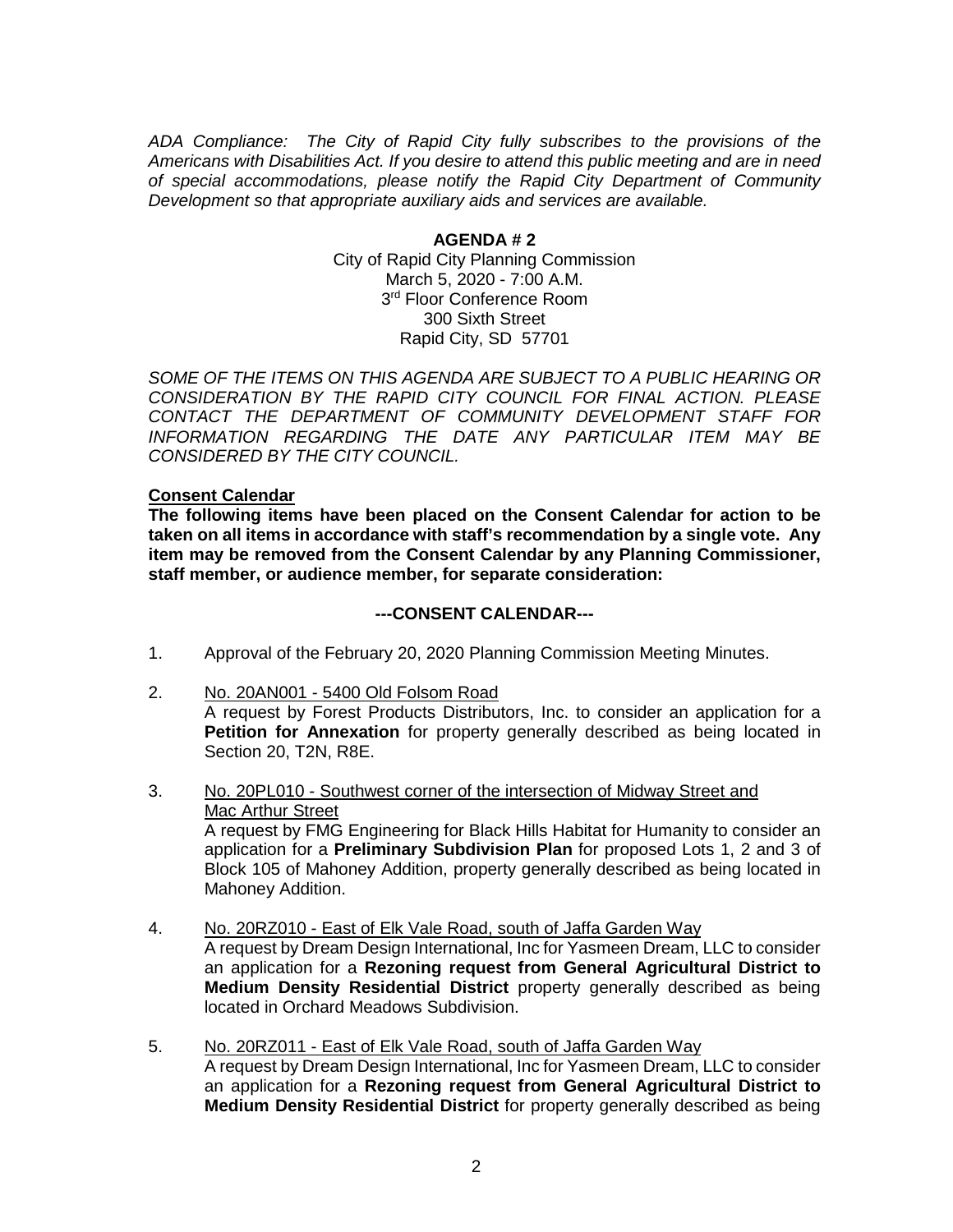located in Orchard Meadows Subdivision.

# **---END OF CONSENT CALENDAR---**

## **---BEGINNING OF REGULAR AGENDA ITEMS---**

- 6. No. 19RZ045 Section 35, T1N, R7E A request by Cory Back for SLH Holdings, LLC to consider an application for a **Rezoning request from General Agricultural District to Medium Density Residential District** for property generally described as being located northeast of the intersection of Sammis Trail and Healing Way.
- \*7. No. 20PD002 Northeast of the intersection of Samis Trail and Healing Way A request by Cory Back for SLH Holdings LLC to consider an application for an **Initial Planned Development Overlay to allow a senior living facility** for property generally described as being located Section 35, T1N, R7E.

*The Rapid City Planning Commission's action on this item is final unless any party appeals that decision to the Rapid City Council. All appeals must be submitted in writing to the Department of Community Development by close of business on the seventh full calendar day following action by the Planning Commission.*

\*8. No. 20PD003 - East of 3rd Street, south of Kansas City Street

A request by Fisk Land Surveying & Consulting Engineers, Inc for OneHeart to consider an application for a **Major Amendment to a Planned Development Overlay to allow a care campus with medical facilities, childcare and support services** for property generally described as being located in Original Town of Rapid City.

*The Rapid City Planning Commission's action on this item is final unless any party appeals that decision to the Rapid City Council. All appeals must be submitted in writing to the Department of Community Development by close of business on the seventh full calendar day following action by the Planning Commission.*

\*9. No. 20UR004 - 2001 W. Main Street

A request by Kennedy Design Group, Inc for M.G. Oil Co. to consider an application for a **Conditional Use Permit to allow on-sale liquor in conjunction with an entertainment venue** for property generally described as being located in Section 3, T1N, R7E.

*The Rapid City Planning Commission's action on this item is final unless any party appeals that decision to the Rapid City Council. All appeals must be submitted in writing to the Department of Community Development by close of business on the seventh full calendar day following action by the Planning Commission.*

\*10. No. 20UR005 - 1565 Haines Avenue A request by Kennedy Design Group, Inc for M.G. Oil Co. to consider an application for a **Major Amendment to a Conditional Use Permit to allow on-**